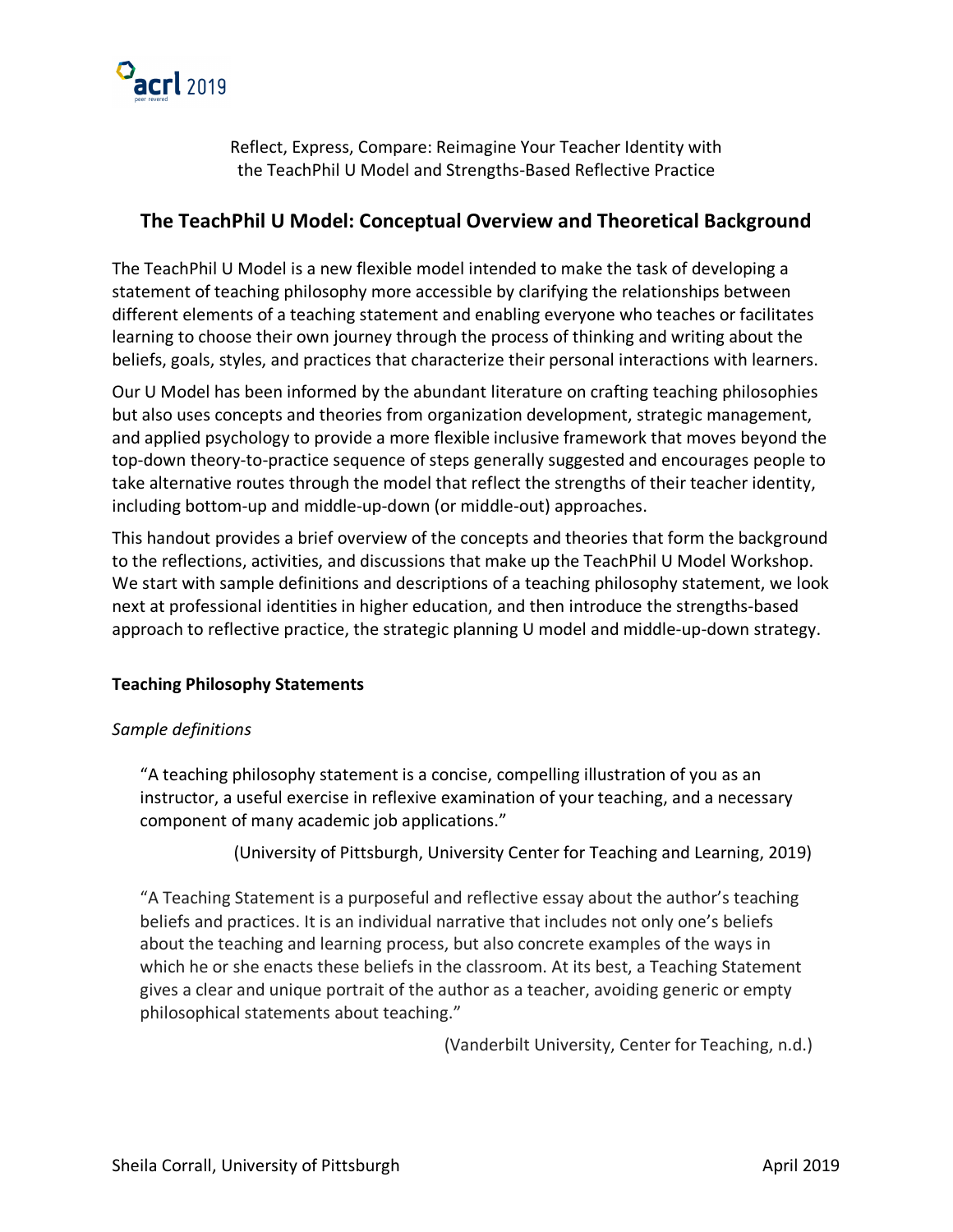# **Teacher Identity Formation**

Teacher identity is increasingly recognized as an essential part of professional development for all who teach and support learning in higher education. For example, "Professional identity, values and development" forms one of five domains (along with The Self, Professional Communication and Dialogue, Professional Knowledge and Skills, and Personal and Professional Digital Capacity) of the Professional Development Framework launched in 2016 by the National Forum for the Enhancement of Teaching and Learning in Higher Education in Ireland.

Identity can be defined from both sociological and psychological perspectives. Kreber (2010, p. 172) suggests teacher identities are

"shaped by a dynamic interaction between *personal theories of teaching* and *perceptions of self* (for example, perceived self-concept and self-efficacy), both influenced by *social* and *occupational* context".

A systematic review of the literature on teacher identity in a university setting also highlights the importance of *contextual factors* in supporting or constraining the development of identity through five *psychological processes*, which are all associated with membership of a professional community of university teachers (van Lankveld et al., 2017, p. 332). The processes and their relationship to the factors are displayed in the figure below.



*Identity development of university teachers* (van Lankveld et al., 2017, p. 332)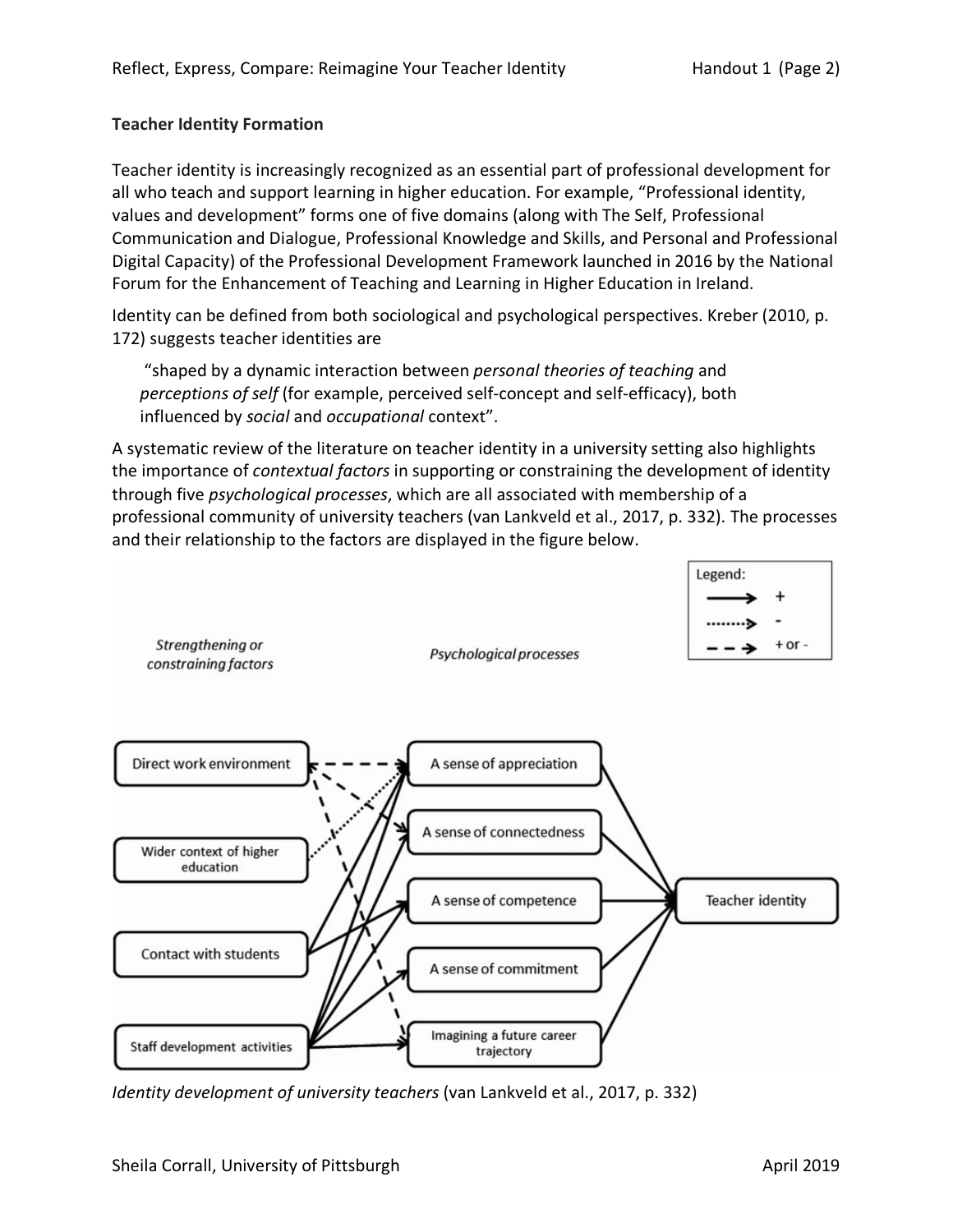The notion of professional/teacher identity in higher education is complicated by people having multiple roles and identities. Academics are typically both teachers and researchers, and members of departmental/disciplinary communities at local, national, and international levels.

Professional roles and identities have also become pluralist and complex, giving rise to the concepts of "blended" and "third space" professionals operating at the intersections of academic and professional work; teaching librarians arguably exemplify such hybrid roles.

Celia Whitchurch (2008, p. 384; 2015) investigated evolving academic and professional roles in UK, US, and Australian universities and identified four categories of **third space professionals**:

- *Bounded professionals* work within clear structural boundaries (e.g., function, job description);
- *Cross-boundary professionals* actively use boundaries for strategic advantage and institutional capacity building;
- *Unbounded professionals* disregard boundaries to focus on broadly-based projects and institutional development;
- *Blended professionals* are dedicated appointments spanning professional and academic domains.

Teacher identity has been flagged as an issue for attention in the library community to advance the development and success of teaching librarians:

"Renewing one's commitment to one's teacher identity (or embracing a new one) can be critical to ongoing growth as a professional" (Walter, 2008, p. 55).

"Notions of identity – the way in which your work as and sense of being a librarian shapes how you think about and experience a new teaching role – were interwoven with the thinking and acts of a teacher" (Austin & Bhandol, 2013, p. 22).

Research has repeatedly shown the teaching role of librarians is not universally accepted. Wheeler and McKinney (2015, p. 118) found significant variation in the way academic librarians teaching information literacy positioned themselves as educators, describing four distinct conceptions of their role, Which are displayed in the table below.

|                  | I teach                                                        | I do not teach                                                       |
|------------------|----------------------------------------------------------------|----------------------------------------------------------------------|
| am a teacher     | Teacher-librarian                                              | Learning support                                                     |
|                  | I am a teacher AND I do the<br>same teaching as other teachers | I am a teacher BUT my teaching is<br>not the same as other teachers' |
| am not a teacher | Librarian who teaches                                          | <b>Trainer</b>                                                       |
|                  | I am not a teacher BUT I do<br>some teaching                   | I am not a teacher AND I don't teach                                 |

*The four categories of description* (Wheeler & McKinney, 2015, p. 118)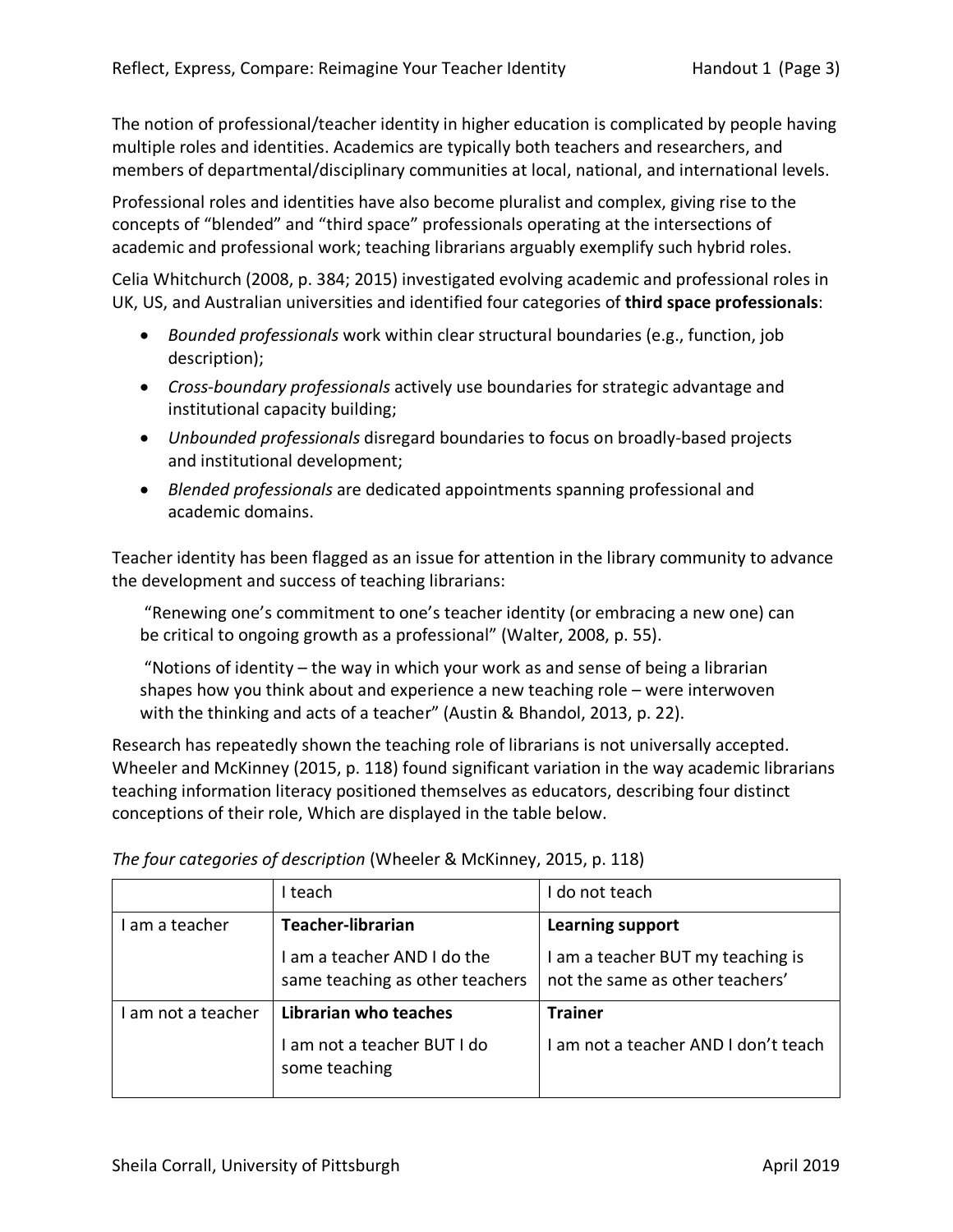### **Strengths-Based Reflective Practice (SBRP)**

"a new kind of reflective practice – one that explicitly emphasizes reflecting on strengths so as to identify them, play to them and develop new ones" (Ghaye, 2011, p. 66).

The strengths-based approach to reflective practice was developed by Tony Ghaye (founding editor of the journal *Reflective Practice*) drawing on concepts from applied positive psychology. Related terms/concepts include *participatory* and *appreciative* action and reflection (PAAR), *positive* reflection, and *strengths-first* reflective practice.

Ghaye et al. (2008) identify four strategic turns or shifts required by the new approach:

- from deficit-based discourses (solving problems) to strengths-based discourses (understanding successes)
- from self-learning (individualism) towards collective learning (interconnectedness);
- from one perspective or way of knowing to acceptance of a more pluralistic view;
- from reflective cycles and spirals towards a **reflective learning framework**, comprising four mutually supportive processes:
	- $\triangleright$  Developing an appreciative gaze (1)
- $\triangleright$  Reframing lived experience (2)
- $\triangleright$  Building practical wisdom (3)
- $\triangleright$  Achieving and moving forward (4)

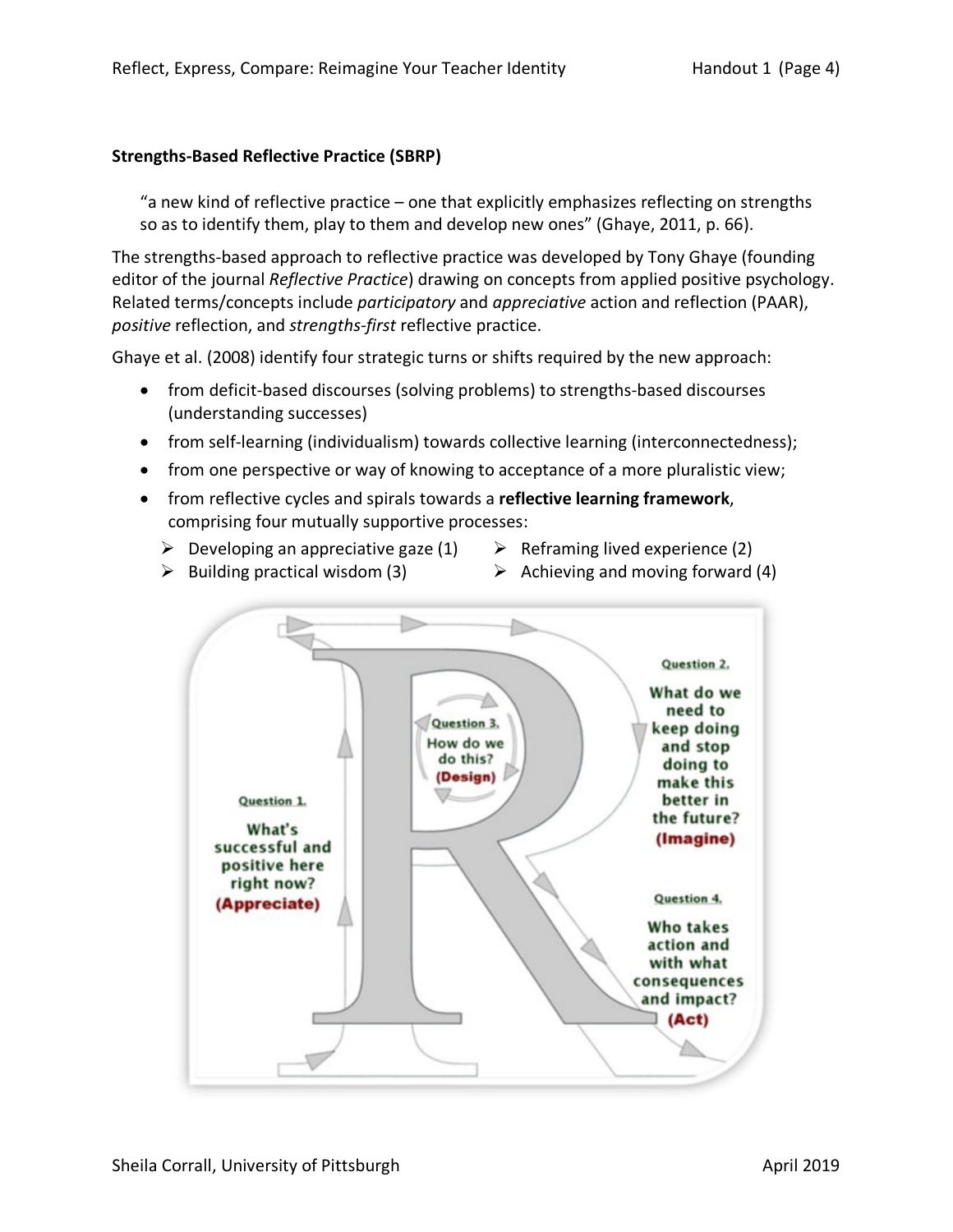*A strengths-based reflective framework* (Ghaye, 2011, p. 17; Dixon et al., 2016, p. 151)

The wording has evolved through successive iterations of the framework, but the four processes are the same: Appreciate, Imagine, Design, and Act.

The SBRP emphasis on appreciating strengths, reframing experience, sharing insights, and moving forward makes it well suited to supporting the task of articulating a teaching philosophy and reimagining your teacher identity, particularly in the context of ACRL (2017) reframing its standards for proficiencies for instruction librarians as roles and strengths of teaching librarians.

The use of particular reflective practices which are fuelled by positivity and the use of strengths (both performance and character) can reveal new insights and understandings about who we are, what we do and why" (Dixon et al., 2016, p. 154).

### **Strategic Planning U Model**

The U model was developed by organization development consultant Ian Cunningham to explain the nature and relationships of key elements in strategic planning and management, and applied to organizational learning in his books on the topic (e.g., Cunningham, 1999).

Others have conceptualized the strategy process as non-linear and recursive, and have also indicated progression from abstract to concrete and from thinking to doing. The U model is unique in explicitly differentiating time-bound/fixed-term elements of strategy from continuing/open-ended elements, and linking these characteristics to ease of change: Cunningham (1999) argues that fundamental purposes and behavior patterns may be more embedded and therefore more difficult to change than strategy and tactics.

The arrows on the model (shown on the next page) depict an anticlockwise flow from abstract to concrete elements, and indicate that you should ask "how?" or "what?" questions to move from one element to the next in the direction of flow in a coherent way (e.g., from purpose to strategy).

You can also check whether your actions and tactics are congruent with your strategy and purpose by going clockwise and asking "why?" Here Cunningham draws on work by Chris Argyris and Donald Schön (Argyris, 1991; Argyris & Schön, 1974), presenting the left-hand *thinking* side of the model as "Espoused theory" and the right-hand *doing* side as "Theory in use".

Argyris (1991, p. 103) explains the origin of these concepts in his observation that people often claim their actions are guided by particular principles, but how they actually behave suggests they are working to different precepts:

"people consistently act inconsistently, unaware of the contradiction between their espoused theory and their theory-in-use, between the way they think they are acting and the way they really act".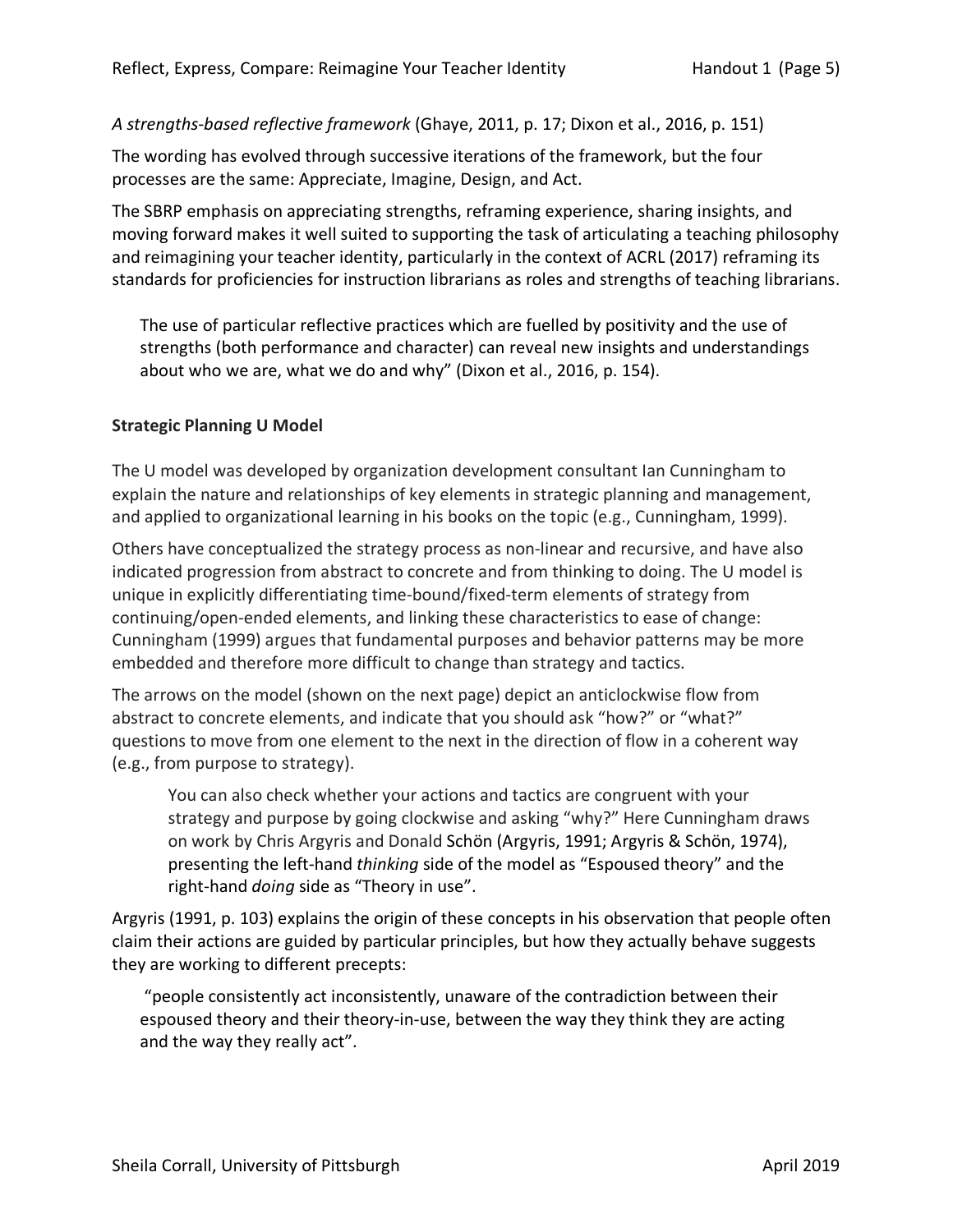

*U model* (Cunningham, 1999, p. 146)

## **Middle-Up-Down Management**

The concept of middle-up-down strategic management is generally attributed to Japanese Harvard-based scholars Ikujirō Nonaka and Hirotaka Takeuchi, who evolved the idea to resolve perceived contradictions in organizations between the abstract vision/overall theory of top management and the concrete reality of the day-to-day practices of frontline workers (Nonaka, 1988; Nonaka & Takeuchi, 1995; Takeuchi, 2013).

Middle-up-down management advocates a more central role for middle managers in closing the gap between vision and reality by synthesizing and integrating views from above and below in both strategy formulation and strategy execution.

This model (also known as middle-out strategy) adds to the top-down and bottom-up approaches by suggesting the pragmatic option of beginning in the middle of the hierarchy.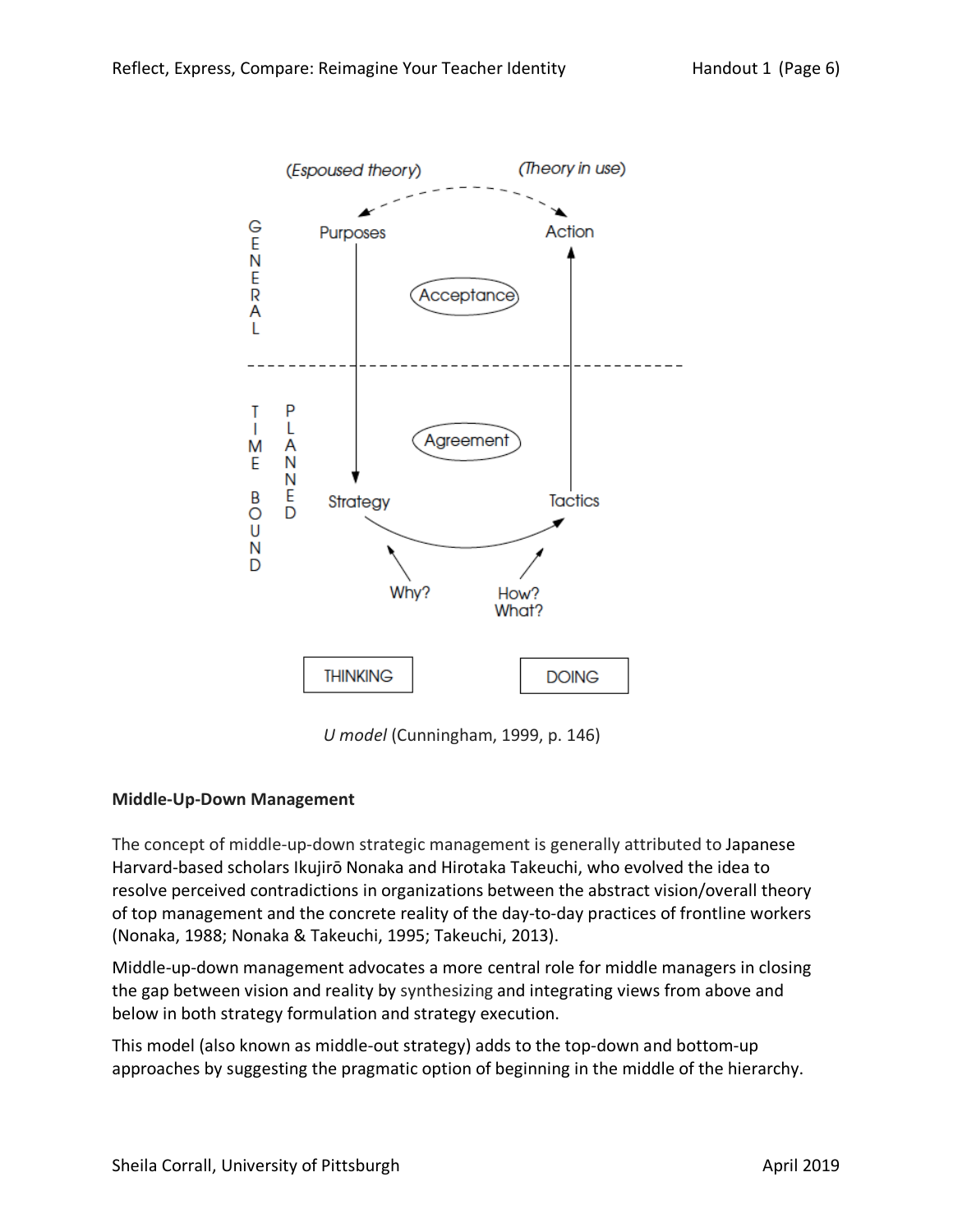### **References**

ACRL (2017). ACRL Standards and Proficiencies for Instruction Librarians and Coordinators Revision Task Force. Roles and strengths of teaching librarians: Approved by the ACRL Board of Directors, April 2017. *College & Research Libraries News, 78*(7), 364-370. doi:10.5860/crln.78.7.364. https://crln.acrl.org/index.php/crlnews/article/view/16698

Argyris, C. (1991). Teaching smart people how to learn. *Harvard Business Review, 69*(3), 99-109.

- Argyris, C., & Schön, D. (1974). *Theory in practice: Increasing professional effectiveness*. San Francisco, CA: Jossey-Bass.
- Austin, T., & Bhandol, J. (2013). The academic librarian: Buying into, playing out, and resisting the teacher role in higher education. *New Review of Academic Librarianship, 19*(1), 15- 35. doi:10.1080/13614533.2012.740438.
- Cunningham, I. (1999). *The wisdom of strategic learning: The self managed learning solution*  (2nd ed.). Abingdon, UK; Brookfield, VT: Gower.
- Dixon, M., Lee, S., & Ghaye, T. (2015). Strengths-based reflective practices for the management of change: Applications from sport and positive psychology. *Journal of Change Management, 16*(2), 1-16. doi:10.1080/14697017.2015.1125384.
- Ghaye, T. (2011). *Teaching and learning through reflective practice: A practical guide for positive action* (2nd ed.). London: Routledge.
- Ghaye, T., Melander-Wikman, A., Kisare, M., Chambers, P., Bergmark, U., Kostenius, C., & Lillyman, S. (2008). Participatory and appreciative action and reflection (PAAR) – Democratizing reflective practices. *Reflective Practice, 9*(4), 361-397. doi:10.1080/14623940802475827
- Kreber, C. (2010). Academics' teacher identities, authenticity and pedagogy. *Studies in Higher Education, 35*(2), 171-194. doi:10.1080/03075070902953048.
- National Forum for the Enhancement of Teaching and Learning in Higher Education (2016, August). *National professional development framework for all staff who teach in higher education.* Dublin, Ireland: National Forum. Retrieved from https://www.teachingandlearning.ie/resource-hub/professional-development/thenational-professional-development-framework-pdf-for-all-staff-who-teach-in-highereducation/
- Nonaka, I. (1988). Toward middle-up-down management: Accelerating information creation. *Sloan Management Review, 29*(3), 9-18.
- Nonaka, I., & Takeuchi, H. (1995). *The knowledge-creating company: How Japanese companies create the dynamics of innovation*. New York: Oxford University Press.
- Takeuchi, H. (2013). Knowledge-based view of strategy. *Universia Business Review,* (40), 68-79. Retrieved from https://dialnet.unirioja.es/ejemplar/345342
- Walter, S. (2008). Librarians as teachers: A qualitative inquiry into professional identity. *College & Research Libraries, 69*(1), 51-71. doi:10.5860/crl.69.1.51. Retrieved from https://crl.acrl.org/index.php/crl/article/view/15912/17358